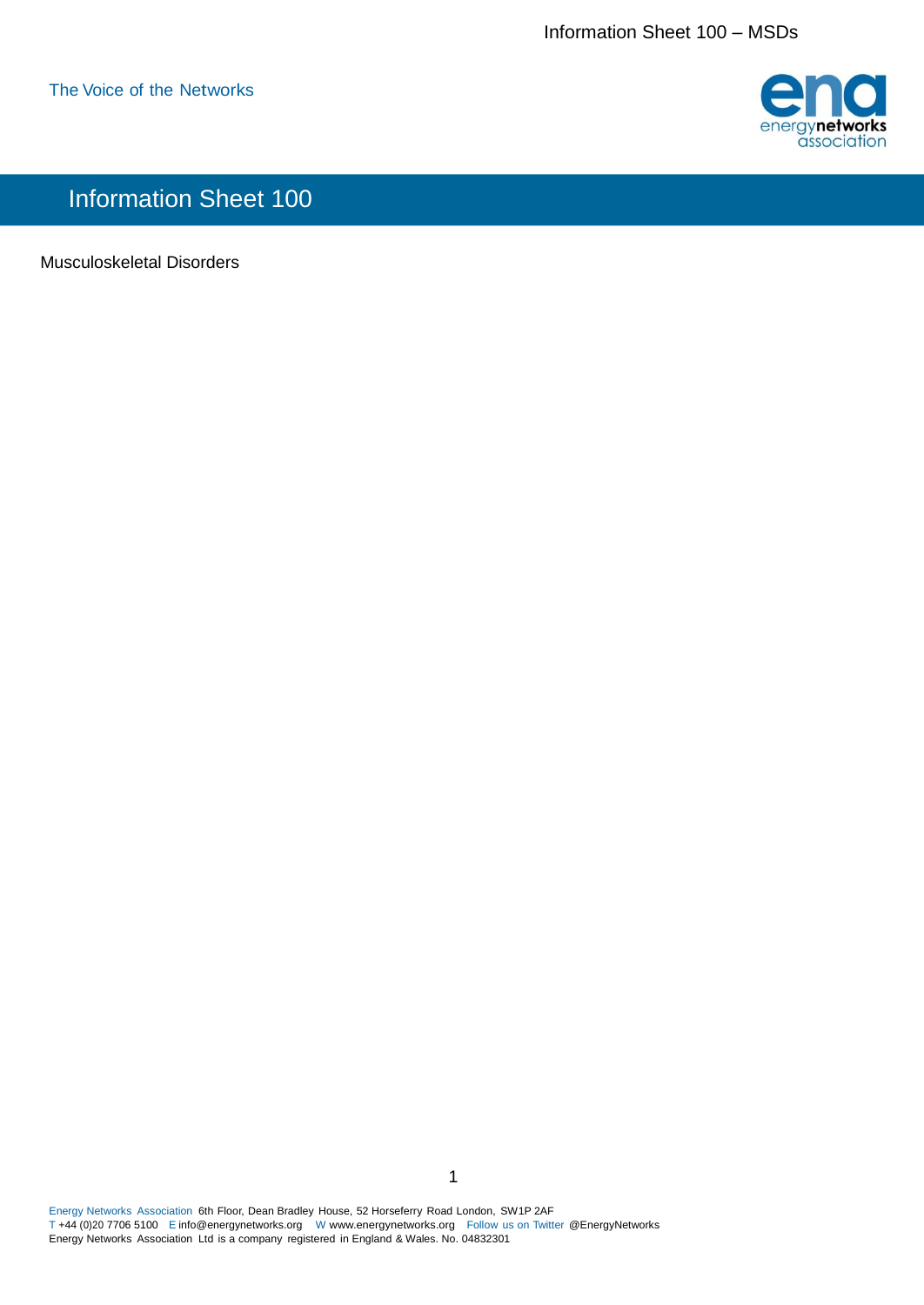A predominant occupational health risk in the electricity industry is related to pain and disorders caused by the work a person does, whether this occurs in neck shoulders and arms (Upper Limbs), back, or hips knees and ankles and feet (Lower Limbs).

The term Musculoskeletal Disorder (MSD) covers any injury, damage or disorder of the joints or other tissues in the upper/lower limbs or the back. This Information sheet provides a brief overview on MSDs.

**Musculoskeletal Disorders or MSDs are injuries and disorders that affect the human body's movement or musculoskeletal system** (i.e. muscles, tendons, ligaments, nerves, discs, blood vessels, etc.).

Common MSDs include:

- Carpal Tunnel Syndrome
- Tendonitis
- [Muscle / Tendon strain](http://ergo-plus.com/prevent-sprains-strains-workplace/)
- Ligament Sprain
- Tension Neck Syndrome
- Thoracic Outlet Compression
- Rotator Cuff Tendonitis
- **Epicondylitis**
- Radial Tunnel Syndrome
- Digital Neuritis
- Trigger Finger / Thumb
- DeQuervain's Syndrome
- Mechanical Back Syndrome
- Degenerative Disc Disease
- Ruptured / Herniated Disc,
- and many more.

Key messages about MSDs are:

- you can do things to prevent or minimise MSDs
- the prevention measures are cost effective
- you cannot prevent all MSDs, so early reporting of symptoms, proper treatment and suitable rehabilitation is essential.

Risk factors causing MSDs can be found in virtually every workplace from commerce to agriculture, health services to construction. An estimated 11.6 million working days a year are lost to workrelated MSDs.

Back pain

Most people have back pain at some time. Usually the pain is not caused by anything serious and it settles within a matter of days or weeks.

Medical evidence from the Royal College of General Practitioners and the Faculty of Occupational Medicine focuses on three key messages for sufferers to deal with back pain:-

Stay active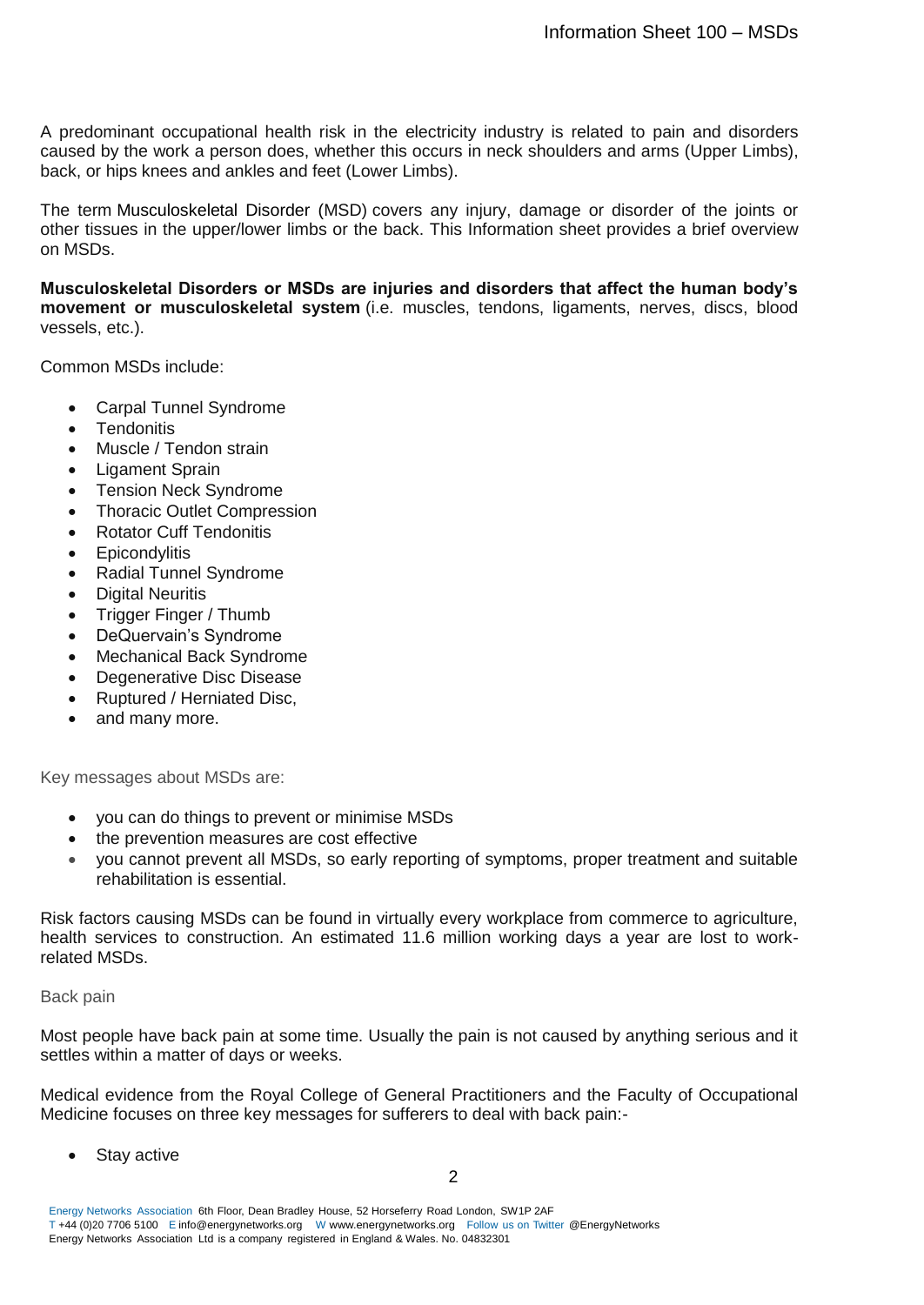- Try simple pain relief
- If you need it seek advice

Upper limb disorders (ULDs)

The term Upper Limb Disorders (ULDs) includes the condition known as "repetitive strain injury" (RSI), these two terms are not interchangeable because RSI does not cover all upper limb disorders. ULD is used as an umbrella term for a range of disorders of the hand, wrist, arm, shoulder and neck. It covers those conditions, with specific medical diagnoses (e.g. frozen shoulder, carpal tunnel syndrome), and other conditions (often called RSI) where there is pain without specific symptoms. Symptoms may include pain, swelling and difficulty moving.

ULD cases caused by work can also mean production losses and compensation claims for employers.

Lower Limb Disorders (LLDs)

Lower Limb Disorder (LLD) is used as an umbrella term for a range of disorders of the hips, legs, knees, ankles and feet. It covers those conditions with specific medical diagnoses (e.g. Osteoarthritis of the knee and hip), and other conditions where there is pain without specific symptoms. Symptoms may include pain, swelling and difficulty moving (HSE, 2017).

## **The Cause of Musculoskeletal Disorders – Exposure to Risk Factors**

When a worker is exposed to MSD risk factors, they begin to fatigue. When fatigue outruns their body's recovery system, they develop a musculoskeletal imbalance. Over time, as fatigue continues to outrun recovery and the musculoskeletal imbalance persists, a musculoskeletal disorder develops.

These risk factors can be broken up into two categories: work-related [\(ergonomic\) risk factors](http://ergo-plus.com/ergonomic-risk-factors/) and individual-related risk factors.

So the root cause of MSDs is exposure to MSD risk factors – both work-related risk factors and individual-related risk factors.

## **Work-related Risk Factors**

Workplace design plays a crucial role in the development of an MSD. When a worker is asked to do work that is outside his/her body's capabilities and limitations, he/she is being asked to put their musculoskeletal system at risk. In these situations, an objective evaluation of the workstation design tells us the worker's recovery system will not be able to keep up with the fatigue that will be caused by performing the job. The evaluation will tell us that ergonomic risk factors are present, the worker is at risk of developing a musculoskeletal imbalance and a musculoskeletal disorder is an imminent reality.

Exposure to these workplace risk factors puts workers at a higher level of MSD risk. It's common sense: high task repetition, forceful exertions and repetitive/sustained awkward postures fatigue the worker's body beyond their ability to recover, leading to a musculoskeletal imbalance and eventually an MSD (Middlesworth, 2017).